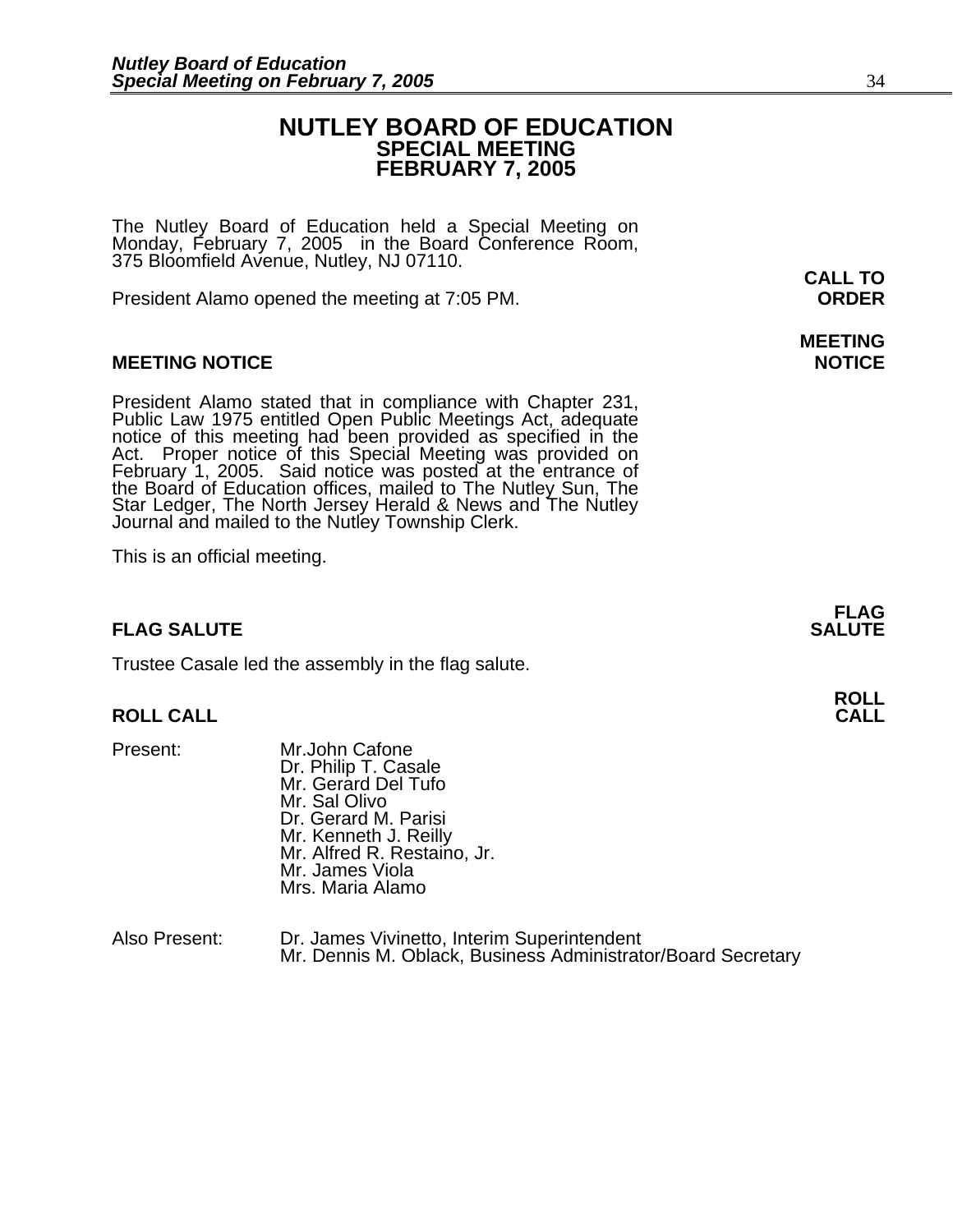President Alamo stated that the purpose of this Special meeting was to address the trailer at Yantacaw School.

# **HEARING OF CITIZENS (Resolutions Only)**

**None** 

# *RESOLUTION*

Trustee Casale moved, and Trustee Reilly seconded, the following resolution:

A Board discussion ensued regarding the lease options of the trailer at Yantacaw School, how the trailer would be incorporated into school operations and the financial status of the district's budget.

 Upon being put to a roll call vote the resolution was approved with the following exception:

1. Trustees Parisi, Reilly and Restaino voted "No."

# **APPROVAL - YANTACAW MODULAR CLASSROOM MODULAR**

WHEREAS, bids for temporary classroom units were advertised and received on July 30, 2004 and September 24,<br>2004, and

WHEREAS, the lowest bids received on both occasions substantially exceeded the cost estimates and

WHEREAS, all bids were rejected by resolution on November 29, 2004 and

WHEREAS, prices were then negotiated in accordance with N.J.S.A. 18A:18A-5c with the following companies:

Mobilease Modular Space, Inc. – Thorofare, NJ Ferraro Construction – Franklin, NJ Vanguard Modular Building Systems – Bridgewater, NJ

and

WHEREAS, Mobilease Modular Space, Inc. offered the lowest negotiated price of \$59,924 including cost of unit, delivery, setup, deck, handrails, canopy and ramp,

NOW, THEREFORE, BE IT RESOLVED, that the Board of Education awards a contract for one temporary classroom unit at Yantacaw Elementary School to Mobile Modular Space, Inc.<br>at the negotiated price of \$59,924, and

# **APPROVAL CLASSROOM**